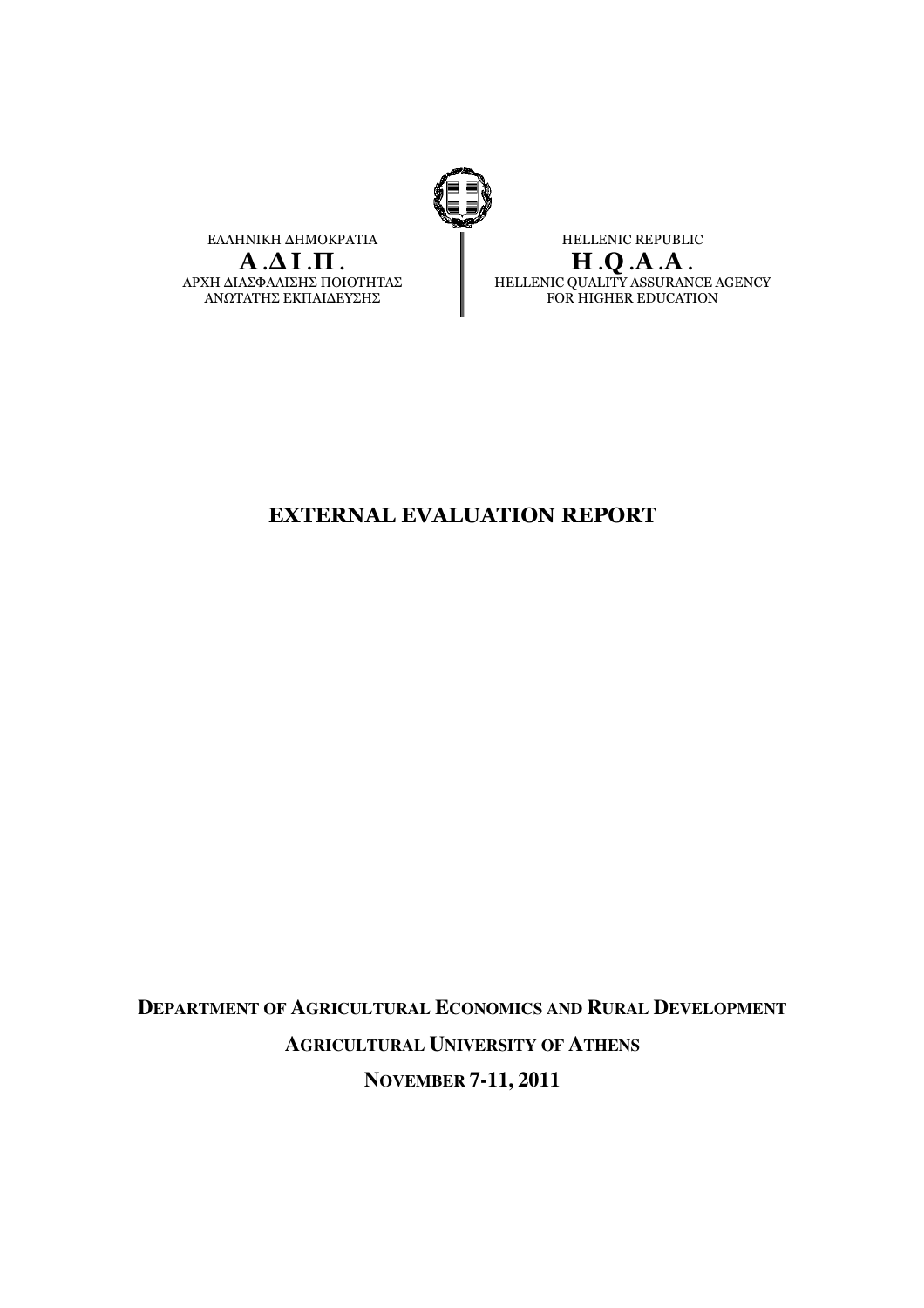# **External Evaluation Committee (EEC)**

The Committee responsible for the External Evaluation of the Department of Agricultural Economics and Rural Development of the Agricultural University of Athens consisted of the following four expert evaluators drawn from the Registry compiled by HQAA in accordance with Law 3374/2005:

- 1. Professor Konstantinos Giannakas (Coordinator), University of Nebraska-Lincoln, U.S.A.
- 2. Professor Michael Bourlakis, Brunel University, Uxbridge, Middlesex, United Kingdom.
- 3. Dr. Dimitris Diakosavvas, Senior Economist, Organization for Economic Co-operation and Development, Paris, France.
- 4. Professor Kostas Karantininis, University of Copenhagen, Denmark.

## **Introduction**

The EEC visited the Department of Agricultural Economics and Rural Development of the Agricultural University of Athens during the period November 7-9, 2011, and worked on its report during the week of November 7.

In particular, during the morning of November 7 members of the EEC met with HQAA about the evaluation process and visit to the Department. Following that meeting, the EEC was welcomed to the Agricultural University of Athens by its vice-rector, professor Epaminondas Paplomatas, and the Head of the Department of Agricultural Economics and Rural Development, professor Panagiotis Lazaridis. Both leaders expressed their support to the HQAA evaluation process and appreciation of the EEC's efforts.

Next, the EEC met with members of Internal Evaluation Committee who presented the Unit's Internal Evaluation Report and responded to numerous questions posed by the EEC. The campus visit was followed by a meeting of the EEC members at the Hotel where the process of developing the External Evaluation Report was initiated.

On November 8, the EEC met with faculty members of the Department, members of two special groups of academic and technical staff namely Ε.Ε.∆Ι.Π and Ε.Τ.Ε.Π, administrative staff, post-graduate (Masters) students, doctoral candidates and alumni of the Department.

On November 9 the EEC met with the leaders of the two graduate programs of the Department, visited the Departmental laboratories, lecture halls and computer and meeting rooms and met with undergraduate students of the Department.

On November 10-11 the EEC focused its efforts on the completion of its External Evaluation Report.

The EEC found the Internal Evaluation Report to be complete, honest and, as such, a very valuable input in the evaluation process. The faculty, staff and students of the Department were welcoming, courteous and, for the most part, appreciative of the EEC's efforts and evaluation process.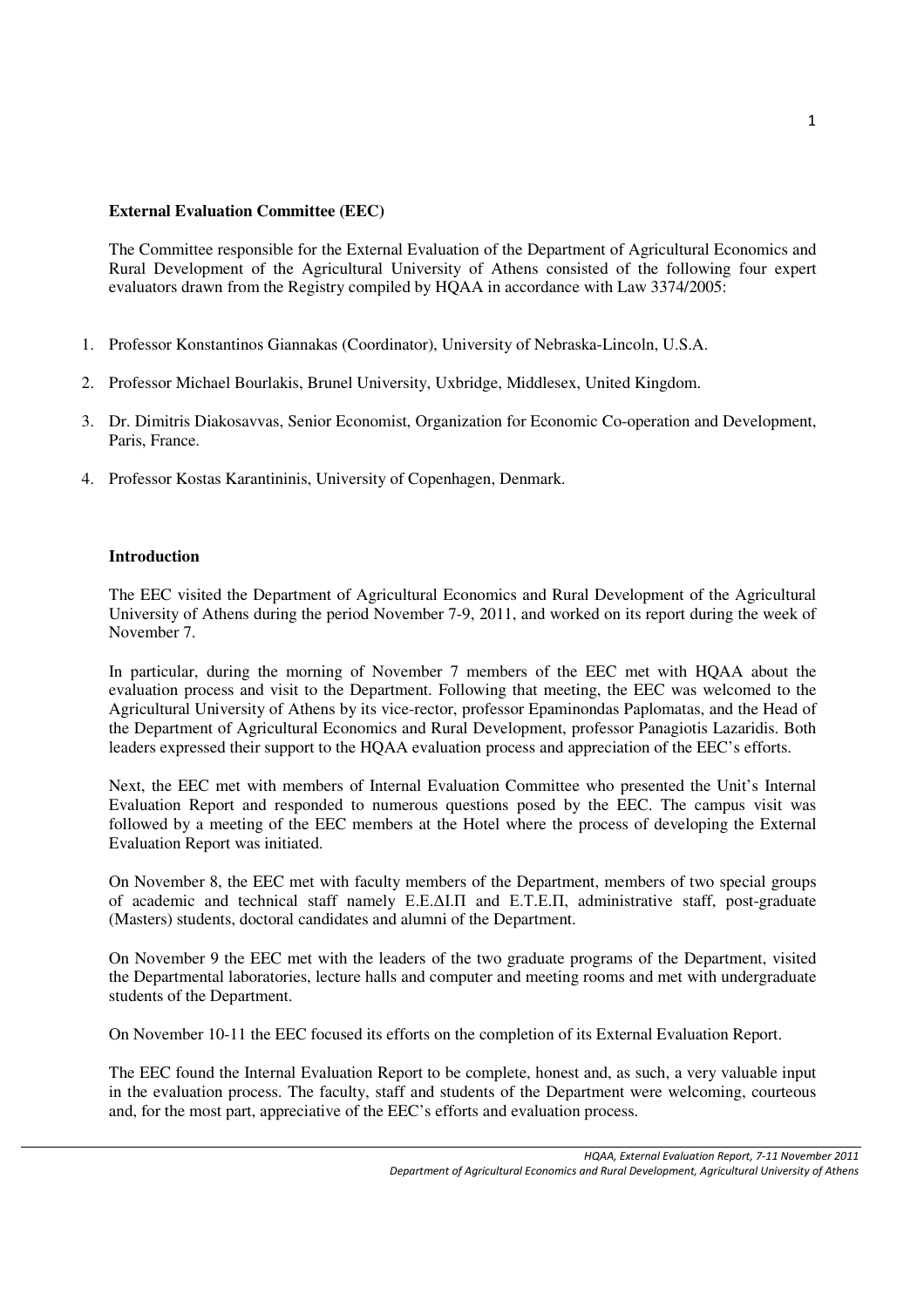## *A. Curriculum*

## **Undergraduate program**

#### APPROACH

The overall aim of the curriculum is to educate students, develop skills in agricultural research and address problems related to economic, social, political and environmental dimensions of a viable rural development within the framework of the European integration. It aspires to be responsive to the needs of the society and the marketplace so that completion of the program can lead to the vocational position of agronomist with a specialization in agricultural economics.

As stated in the Internal Evaluation Report, the faculty does not feel that the current structure of the curriculum accomplishes these goals.

#### IMPLEMENTATION

The curriculum offers a total of 88 courses, 61 of which are required for graduation with 54 (88.5%) being mandatory and only 7 (11.5%) being elective. Of the total number of courses, 57% is offered by other Departments of the University.

The duration of studies is 10 semesters (5 years). Courses are taught during the first 9 semesters, while the  $10<sup>th</sup>$  semester is devoted to the completion of a thesis.

About 60% of the courses are offered in the first six semesters (3 years) and are devoted to the core (κορµος). Of these core courses, those taught during the first four semesters (i.e., 2 years) are mainly basic science courses (e.g., mathematics, physics, chemistry etc.) and most of the remaining (5/6) are of a general agricultural nature. Agricultural economics courses account for about 20% of the core. Semesters 7-9 are devoted to the study of specialized agricultural economics courses.

The structure of the core is determined at the University level and the Department has very little influence on it. The Department's responsibility lies with the specialization courses. It should be noted that the division of the curriculum in two parts – i.e., Core-Specialization – reflects a long history and tradition of the Agricultural University of Athens where all degree programs offered by its Departments follow a similar structure.

The faculty feels that amendments and revisions of the whole curriculum are made on an *ad hoc* manner and reflect academic staff changes rather than actual educational needs.

#### RESULTS

The EEC notes that the total number of courses required to graduate is 61, of which only 7 are elective. This structure leads, *inter alia*, to the prolongation of the duration of the studies, the low success rates, the very low average grades of graduating students, and the poor attendance of courses (see below). It was encouraging to observe what appears to be a broad consensus among faculty and students on the need to rationalize the curriculum.

Course attendance, including that of laboratories, requires over 30 hours per week and often students follow classes from 8h30 to 18h00, leaving little time for reflecting on the material taught, using the library or undertaking any homework.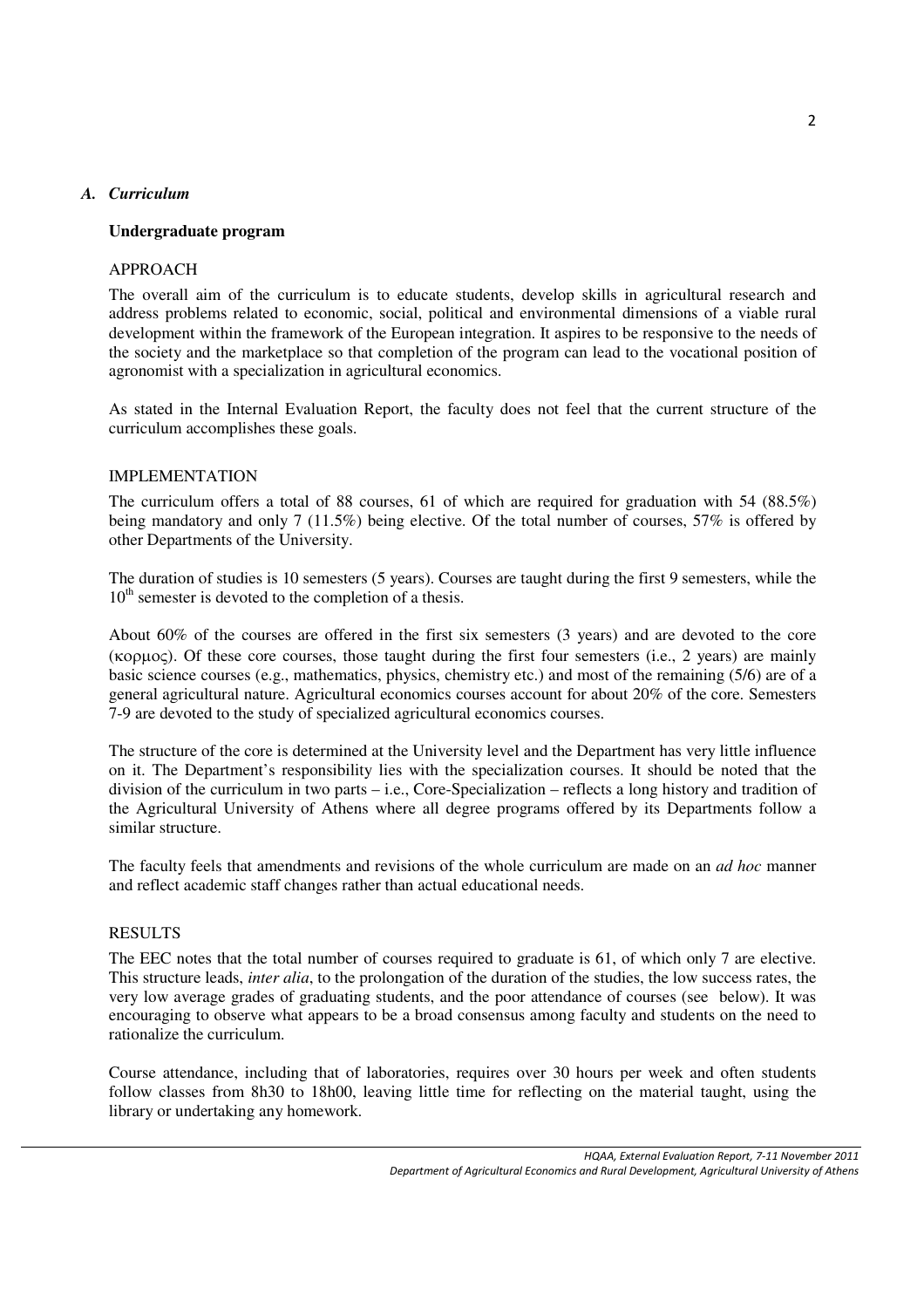Faculty and students expressed serious concerns about the role of the internship (πρακτική άσκηση), which is compulsory and lasts 4 months.

The Department's participation in exchange programs like the ERASMUS has been embryonic. This constitutes a serious impediment to the student (personal and professional) growth and development.

#### IMPROVEMENT

The EEC views the curriculum as overly loaded and rigid and the courses as diverse, partially due to the multidisciplinary nature of the program. The courses, however, do not appear well integrated, they lack logical sequence, have high degree of overlap, while the distinction between mandatory and elective courses seems arbitrary.

The EEC recommends that action is taken to reduce the total number of courses and build in more flexibility by increasing the share of elective courses in the program of studies.

The EEC concurs with the opinion expressed by students, alumni and most academic staff, that the curriculum is unbalanced and, by covering two major degree domains (i.e., agronomy and agricultural economics with disproportionately greater emphasis on the former), the Department lacks "identity" – upon graduation, students feel that they are neither agronomists nor agricultural economists.

The EEC believes that is very timely for the Department to clearly define its identity. The EEC's view is that the Department's comparative advantage lies on the field of *agricultural* economics and the sustainable management of rural space rather than in the field of pure agronomy or pure economics. The EEC recommends the streamlining of the curriculum through the inclusion of more agricultural economics courses.

In particular, the EEC believes that: i) the total number of courses required for graduation should be reduced, ii) the segment of the curriculum focusing on the non-economic core courses should be shortened in favor of the agricultural economics component, iii) the non-economic core courses that are currently compulsory should become elective, and iv) thematic overlaps should be eliminated.

It should be noted that the success of this approach would require careful student advising and staff collaboration.

The EEC considers the complete absence of prerequisites and the existing regulatory framework that allows students to carry a course indefinitely, fundamental drawbacks of the program and key in explaining the unacceptably high average time of student graduation (9.6 years in 2009). In addition to creating serious resource issues for the Department and the University, this high average graduation time represents a social problem challenging both students and their families. It should be noted that in most reputable international programs in the field, the vast majority of students graduates shortly after their last (normally  $8<sup>th</sup>$ ) semester of studies.

The EEC considers that the internship warrants a fundamental overhaul as there appears to be a consensus among academic staff and students that the current arrangements are often very inefficient, if not a waste of time, for all parties involved.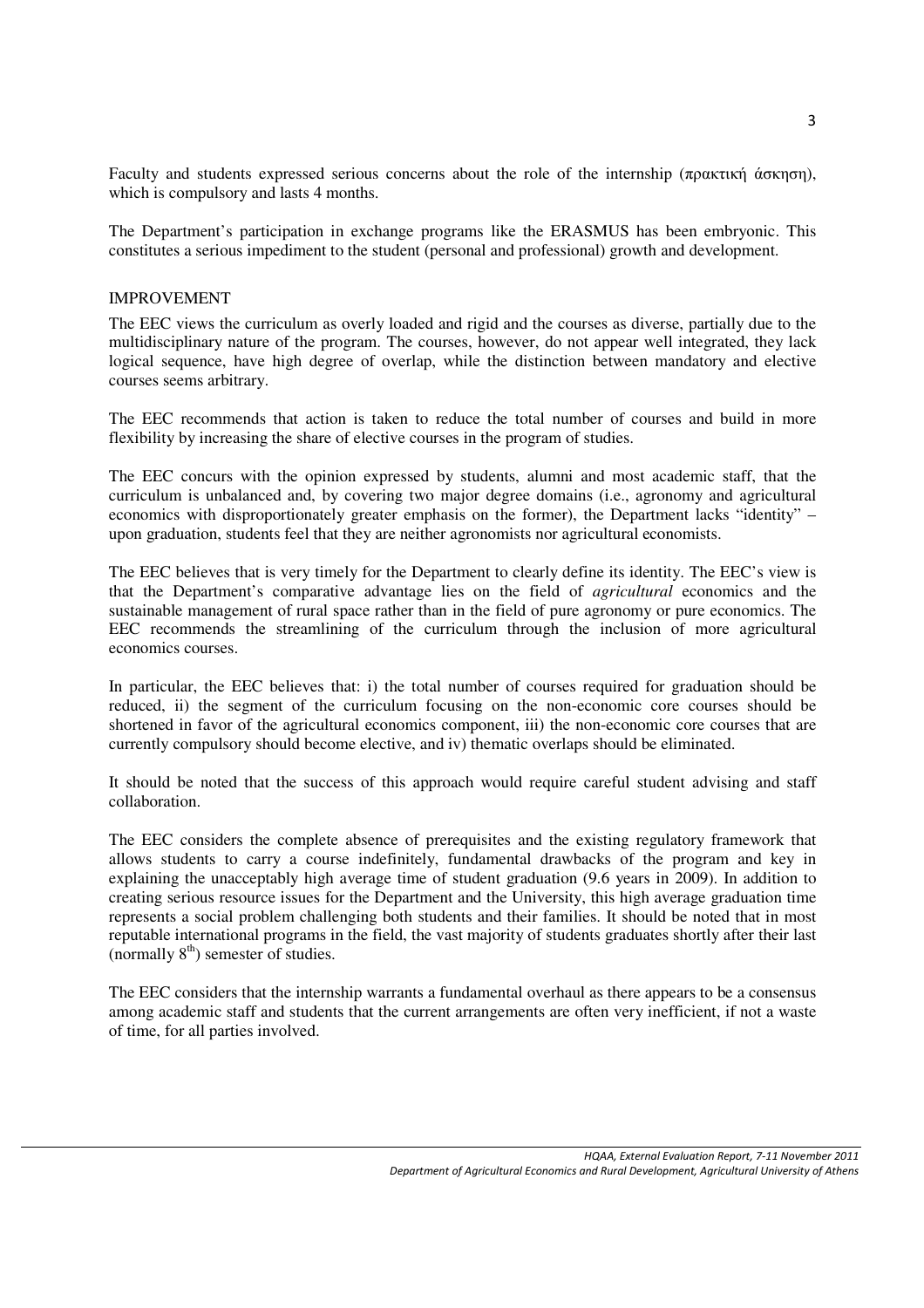#### **Post-graduate program**

The Department offers two Master degrees – an MBA in Agri-business Management and an MSc in Integrated Development and Management of Rural Space – and a Doctoral Degree (PhD).

#### APPROACH

The objective of the curriculum of the MBA Agri-business Management program is to provide students with highly specialized skills in the subject area.

The objective of the MSc in Integrated Development and Management of Rural Space curriculum is to provide graduate students with both the theoretical and practical knowledge on the concept of integrated rural development, as well as with a guide to different methodological approaches to rural development.

The EEC considers that both curricula are consistent with the degree objectives.

The curricula of both Master's programs are, generally, well-structured and designed with specific sets of admission criteria. They are appropriate for developing student skills in the areas of agri-business management and integrated rural development and management of rural space. Nevertheless, some students voiced concerns as to the overlap of some economic courses with relevant undergraduate courses. Students also expressed the wish to have more elective courses available.

The goal of the Doctorate program is to train students to acquire a high level of skills in order to be able to conduct high quality research.

The PhD program is entirely research-based with no required coursework. This is a concern especially for research tools and academic writing courses and seminars.

#### IMPLEMENTATION

Students of the two Master programs are required to take eight courses, to be completed in 3 semesters and this is closely monitored.

The courses are taught by well-qualified staff. Part of the teaching staff belongs to collaborating Departments, other Greek universities as well as other European universities.

The curricula are comparable to those offered by reputable international universities. In addition, there is a formal process of curriculum review where internal and external evaluations and revisions are implemented as appropriate.

The building infrastructure for delivery of graduate courses is very satisfactory, with classrooms used being comparable to those in many international institutions.

Students of the post-graduate programs are exposed to a great deal of practical work, which is complemented by study visits and excursions (in addition to the study visit in Greece, students of the Integrated Development and Management of Rural Space visited the University of Ancona in 2011).

The practical dimension in both Master programs is boosted by compulsory seminars delivered by highlevel practitioners and policy makers.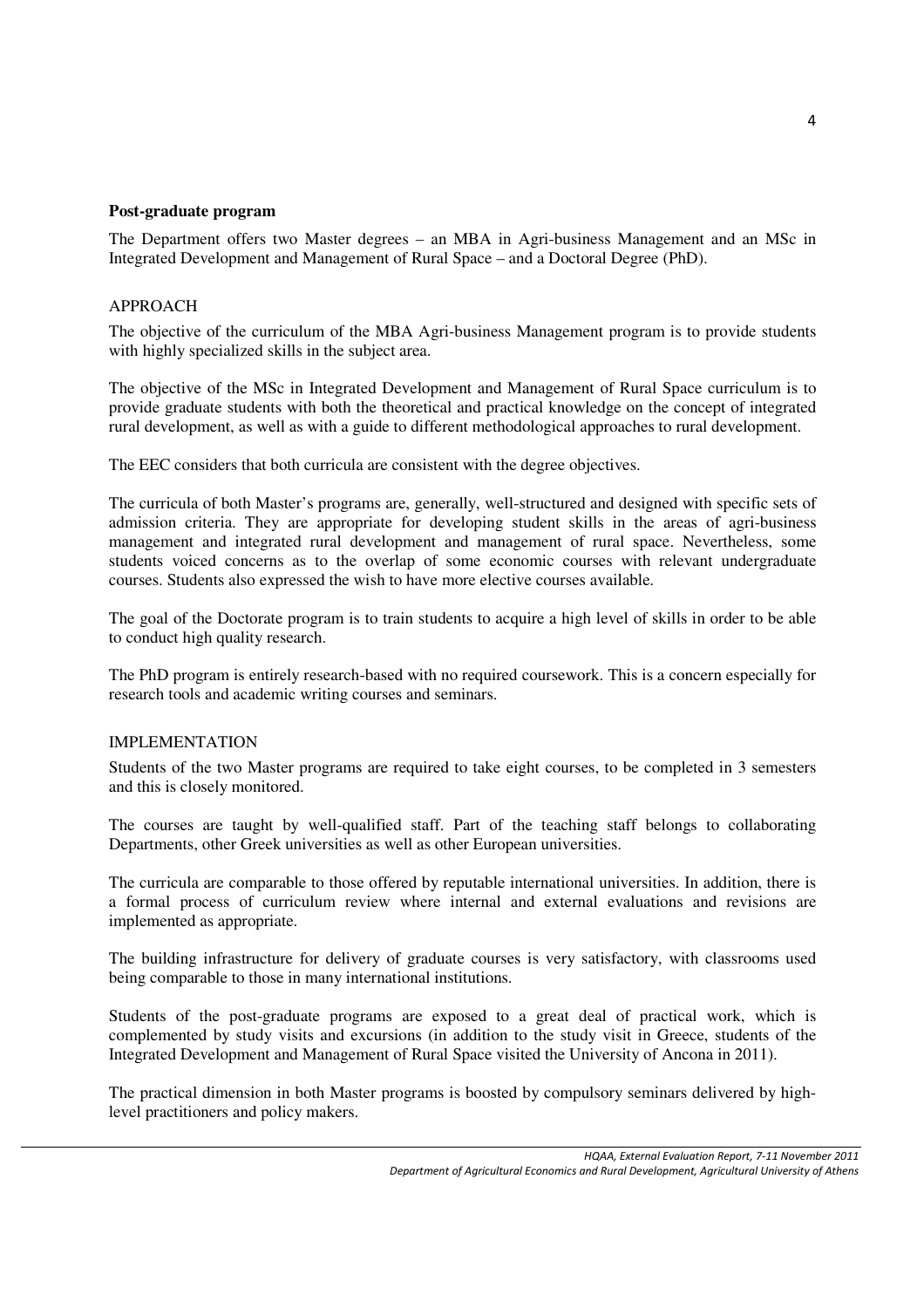Students with an economic background felt that there is considerable overlap with undergraduate courses and that some courses are not covered in sufficient depth.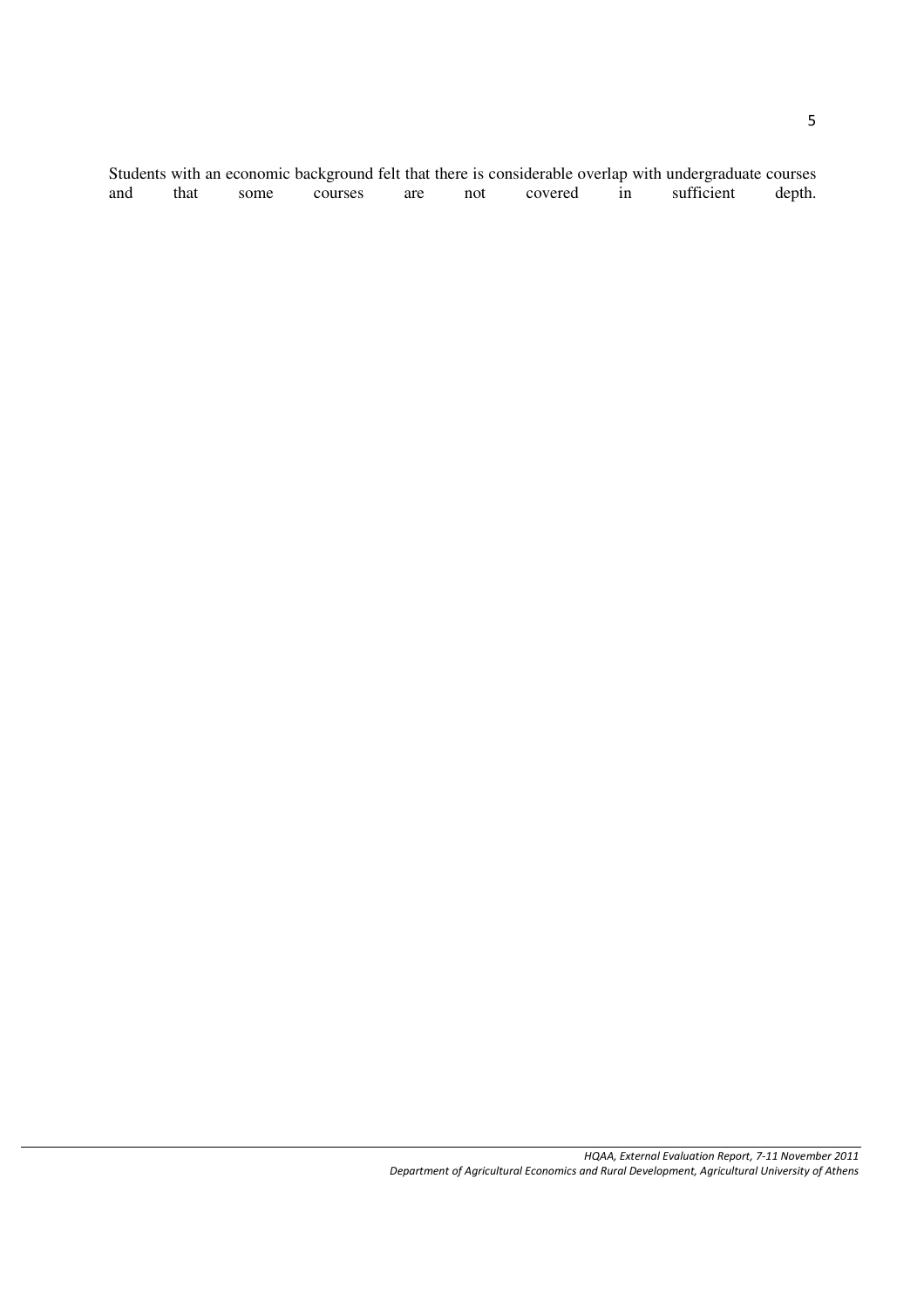#### RESULTS

Graduate programs appear to operate to a large extent as separate entities in terms of resource facilities (e.g. secretariat support, computers, labs, etc.).

Success rates in both programs are extremely high, often 100%!

The Department in its presentation to the EEC noted that, notwithstanding the serious economic crisis, the number of applicants for the Master programs has remained constant or even slightly increased, which was attributed to the programs' effectiveness and reputation.

Given the worsening economic conditions, however, the EEC feels that there is a good chance that the number of qualified applicants able to incur the cost of studies will be reduced in the near future.

#### IMPROVEMENT

The EEC feels that post-graduate students should be allowed the opportunity to select some elective courses across the two Master programs.

The EEC suggests that crash courses are offered before the formal start of the programs for students with a weaker background in economics, mathematics and/or statistics. By enabling students to attend postgraduate courses, such crash courses would allow for strengthening the curriculum and avoiding the overlaps with undergraduate courses mentioned by students.

The EEC noted that only a very small number of PhD students are employed in funded research projects. The EEC feels that the Department should employ the international common practice where a large part of the funding for these projects is used to finance PhD students. This will not only attract higher quality students, but it will also enhance their dedication to their study program, and will improve their research and professional skills. Furthermore, funded PhD students could be used as assistants in teaching, correcting assignments, term papers, midterm exams etc.

There are no formal processes for monitoring the career development of graduate students and the Department should address this issue as it can help improve the structure of its programs.

In view of the economic crisis and the expected cuts in public funds to the University as well as the expected retirement in the near future of a number of teaching staff and the long delays in filling vacant positions, the Department should establish a long-term plan to ensure the viability of its programs.

## *B. Teaching*

# APPROACH

*Teaching load* 

a. Undergraduate program

The minimum teaching load per faculty member is determined by law and, at the undergraduate program, is currently 6hrs/week/faculty member. This does not include supervision of undergraduate and postgraduate theses. This teaching load is similar to that of other Agricultural Economics programs around the world.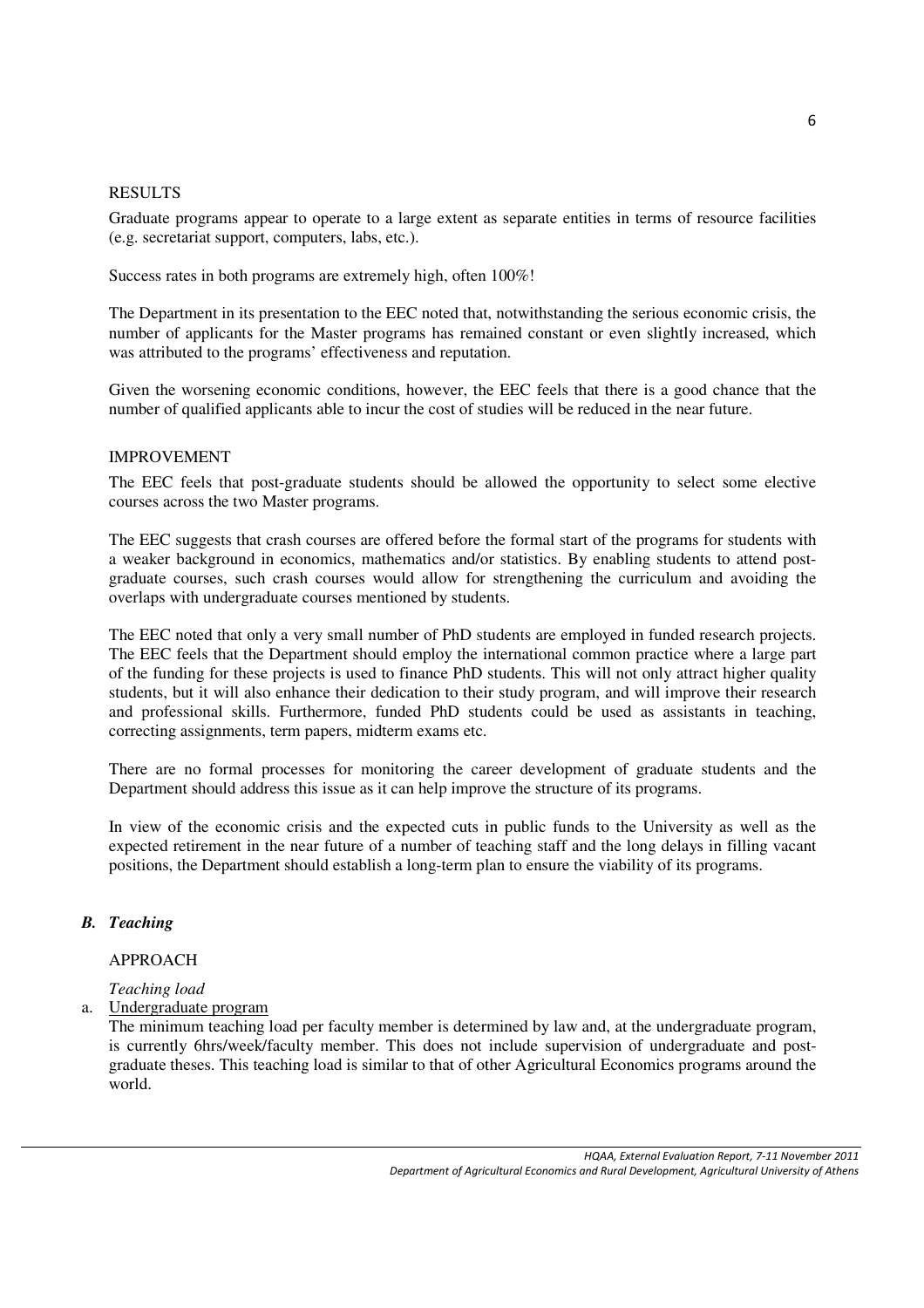#### b. Graduate program

At the MSc program Integrated Development and Management of Rural Space (IDMRS) there are 10 faculty members teaching an average of 2.4 hrs/week. These faculty members receive an additional compensation for teaching at the graduate program. The MBA program depends less on internal faculty members (3 faculty teaching an average of 3 hours/week) and relies more on visiting professors from other Greek Universities and abroad. With the exception of one course, MBA courses are taught in Greek.

#### *Teaching Methods*

There are considerable differences between the undergraduate and post-graduate programs. At the undergraduate level,

- The teaching follows lectures and, in some courses, both lectures and "labs". The latter are simply exercises in quantitative courses, such as mathematics, econometrics, etc.
- There is very little use of assignments and midterm exams.
- There is a small number of courses (2) using invited speakers for in-class seminars.
- There is a limited number of courses (2 courses) using study visits.
- There is one long, multiple-day excursion for the entire Department at the  $8<sup>th</sup>$  semester.

#### *Adequacy of means and resources*

The EEC visited the facilities available to the Department and found them to be adequate. Both offices and lecture rooms are well-equipped and in relatively good condition. According to the Internal Evaluation Report, the Department feels that, if attendance rates were increased (see below), the existing facilities would not suffice.

#### *Teaching staff/student ratio*

Class attendance is very low. There is no mandatory attendance of lectures, except for some labs.

#### *Teacher/student collaboration*

At the undergraduate level there is very little chance for teacher/student collaboration. At the postgraduate level, in both Master programs, there is closer collaboration between teachers and students.

#### *Use of information technologies*

The teachers have available audio-visual equipment at their disposal. There is an internet-based teaching platform, E-class, used to upload reading material and course information. The internet could be used more widely to communicate with students, via e-mails etc.

#### *Examination system*

Following the national education regulatory framework, students have unlimited opportunities to take exams. In the courses with labs, the students take two exams, one for "theory" and one for the lab. This practice is not consistent with international standards and practice, and reflects, mainly, similar examination practices in agronomic and other science disciplines. Given the repeated examination system, students' participation in the exams is 56% for the theory sessions, and 64% for the labs. The attendance in the exams at both post-graduate programs is 100%. The success rate for the theory and lab examinations is 52% and 71%, respectively.

All students are required to write a thesis before graduation. While the writing of the thesis is supposed to take place during the  $10<sup>th</sup>$  semester of a student's studies, it is normally postponed for much later as the average duration of studies is significantly greater than 5 years (9.6 years in 2009).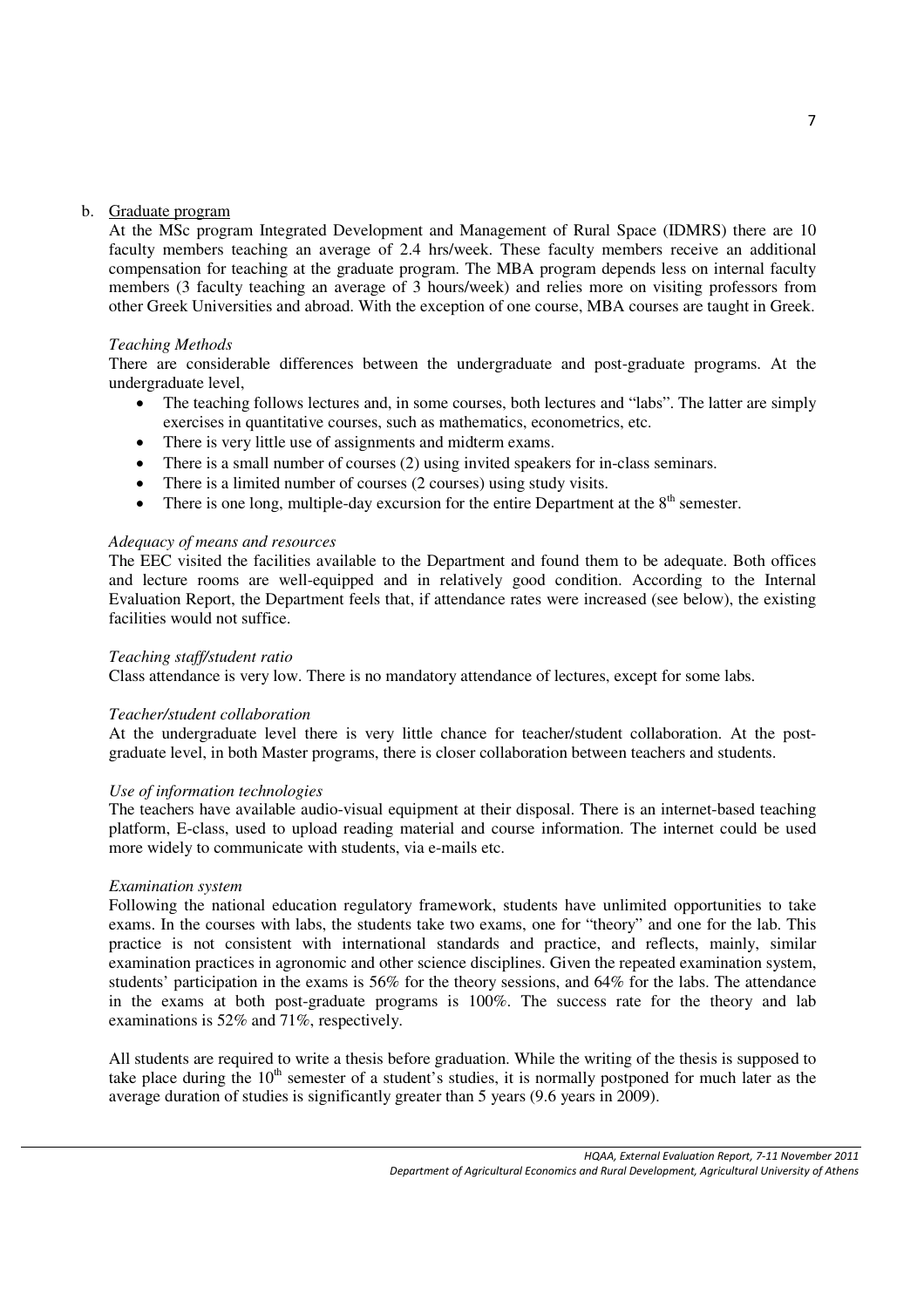#### IMPLEMENTATION

The teachers use modern audio/visual equipment. There were, however, complaints by students about numerous cases of under-utilization of power point presentations as well as cases of excessive use of power point (where students would have preferred a more thorough process on the blackboard).

Textbooks and other auxiliary material ("notes") are provided to the students free of charge. Often, teachers distribute to the students "notes" parallel to the text book and encourage them to study out of the notes. This is intended to help students have a relatively high success rate at the exams.

The EEC asked to review the textbooks and other course material offered to students. The EEC noted that a large number of books are translations of popular textbooks by well-known authors, published by wellestablished houses in the international market. There are also a number of textbooks written by faculty members. Without having the time to examine these textbooks thoroughly, the EEC found many of them to be well-written and up-to-date, while others in need of updating and improvement.

The EEC was not very impressed with the quality of the "notes" and questions their role in the process. Many students noted that, in many courses, they only study from the "notes" and that this enables them to receive an acceptable grade at the exams. This could be indicative of two problems:

a. The education process is examinations-centered and not learning-centered.

b. The examinations can neither promote critical thinking nor evaluate the students on their understanding of the subjects. They appear, instead, to encourage a dry memorization of pre-fabricated knowledge.

Unlike the post-graduate programs where some of the faculty have been able to introduce their research findings in their courses, there is not much indication of links between teaching and research at the undergraduate level. This may be due to the limited window (3 semesters) the faculty has to actually teach their core competence at the undergraduate level. Another explanation could be the cumbersome and inflexible legislative system that requires a very tedious and long process for the introduction of a new course, which limits the ability of new faculty to teach their topics of research interest.

Regarding the mobility of students and faculty, it appears to be quite limited. In particular, during the period 2003-08, only 11 students used the Erasmus program to study at other EU Universities. Similarly, only 5 foreign students opted at taking courses offered by the Department. Finally, only 1 faculty member visited a foreign University while no foreign faculty visited the Department during that period. It was made evident to the EEC, however, that there is much larger faculty mobility via EU-funded projects.

Regarding the teaching faculty evaluations, there is no incentive scheme to reward high quality teaching. There seems to be, instead, a vicious circle with students feeling that "Nothing will be done" as a result of their evaluations and not completing the evaluation forms. The number of evaluations is, then, extremely low and, hence, not meaningful to the teachers. Therefore, this form of communication between students and teachers and the two-party improvement of teaching is not accomplished.

It was pointed out in the Internal Evaluation Report (p.11) and brought to the EEC's attention repeatedly, that the almost complete lack of prerequisites is a serious impediment to the quality of teaching, since teachers spend time, especially in advanced courses, teaching material that is "prerequisite." The EEC recognizes that the lack of prerequisite courses is a systemic problem, hinging upon the large number of courses and the length of studies. However, the EEC feels that this is a problem that should be addressed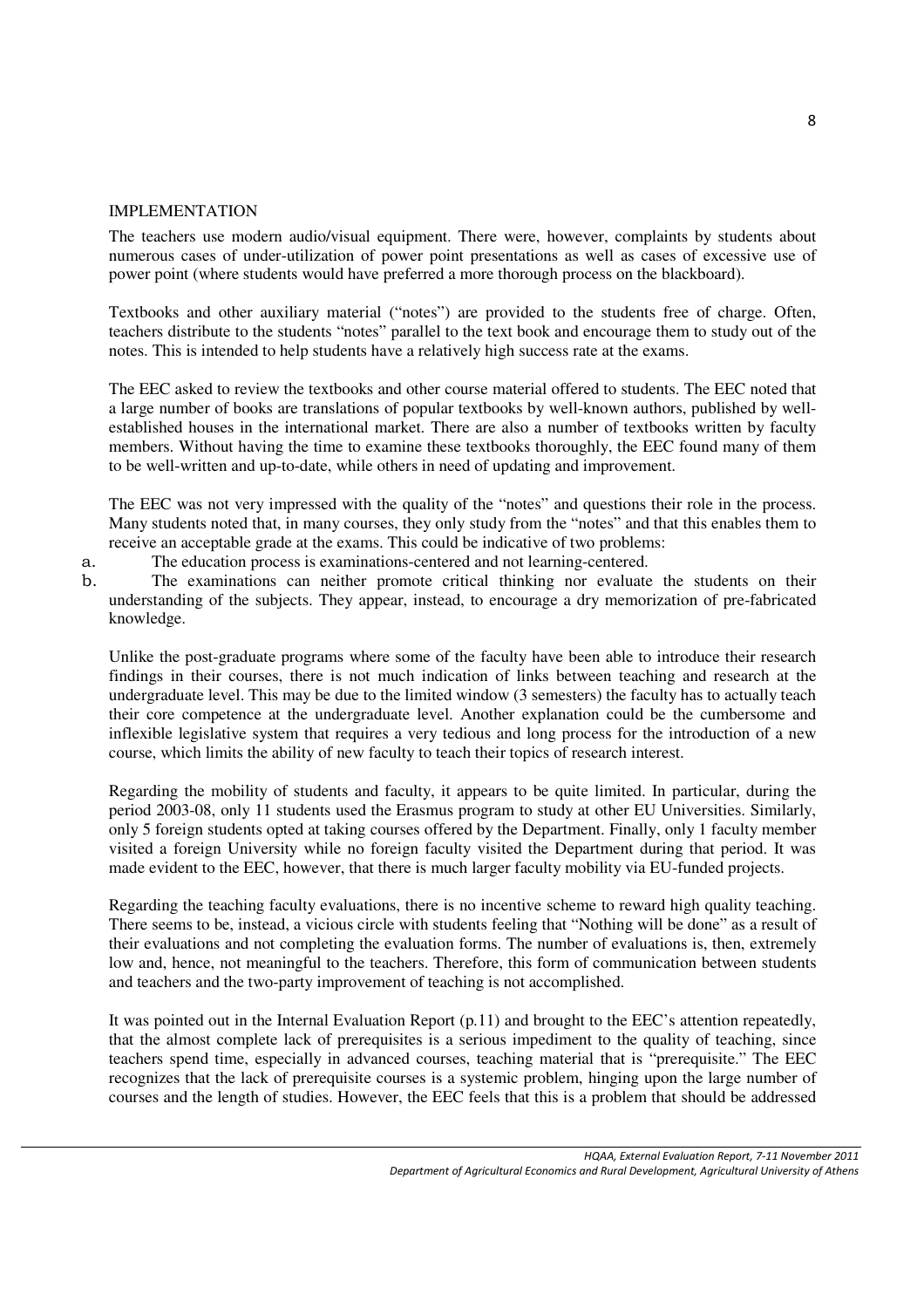seriously and with great care. The imposition of prerequisites in a number of courses is itself a "prerequisite" for the improvement of the quality of teaching.

There are also concerns regarding the quality of the undergraduate thesis. There are strict rules guiding the process and ensuring its transparency as well as strict guidelines concerning the qualifications for the eligibility to proceed with the writing of the thesis. There is also a course dedicated to research methodology and writing, intended to prepare the students for their thesis work. The faculty, however, expressed concerns on the low quality of the submitted theses.

#### RESULTS

The EEC recognizes that many of the problems mentioned earlier are systemic to the Greek higher education system characterized by:

- A. Limited correspondence between the education received and the social needs for University graduates.
- B. An education system that is supply-oriented, in the sense that it caters to the needs, pathdependencies, and constraints of a complex and ever-changing legal framework. As a result, the system has been gearing around multiple examinations with students focusing on passing the exam(s). Critical thinking and comprehension of the subject matter are generally not encouraged.

While there is significant variability in the success/failure rates between courses, the success rate in the Department is generally low. This rate is particularly low in some core courses resulting – as indicated to the EEC – in most students carrying these courses to the very last semester of their study.

Regarding the differences between students in (a) the time to graduation and (b) final degree grades, it was pointed out to the EEC that the last student who graduated within the 5-year period of the undergraduate program was in 2004. The average graduation grade has exhibited a decline from 6.9 in 2002 to 6.74 in 2008, while the distribution of graduate grade point averages has been worsening (see Table 7.3 of the Internal Evaluation Report).

Related to the above is the observed increase in the number of the actual years of study. Today, the average student takes almost twice the time planned for the degree (9.6 years). This time was 6.8 years 15 years ago. Many faculty members attribute the decline in grades and the prolongation of studies to the low quality of students, especially those transferring from Departments with lower standards.

It was also brought to the EEC's attention that the students' attendance of lectures – especially of the "theory" lectures – has been limited. While students were quick in attributing this to a perceived low quality of teaching, the EEC feels that the very heavy course load and the exam orientation of the process can account for much of the reduced student interest and participation in this educational experience.

"Working students" have also been mentioned as a reason for problems like the low attendance rates and poor grades in the Department. A study undertaken by the Department in 2005, however, found that less than 15% of students had a full time job. It was not even clear whether this was symptomatic of students prolonging their study well beyond the 5 years. Whether the aforementioned perceptions are right or wrong, the faculty recognizes, and the EEC concurs, that working students need to be accommodated in ways that do not compromise the quality and character of the program.

IMPROVEMENT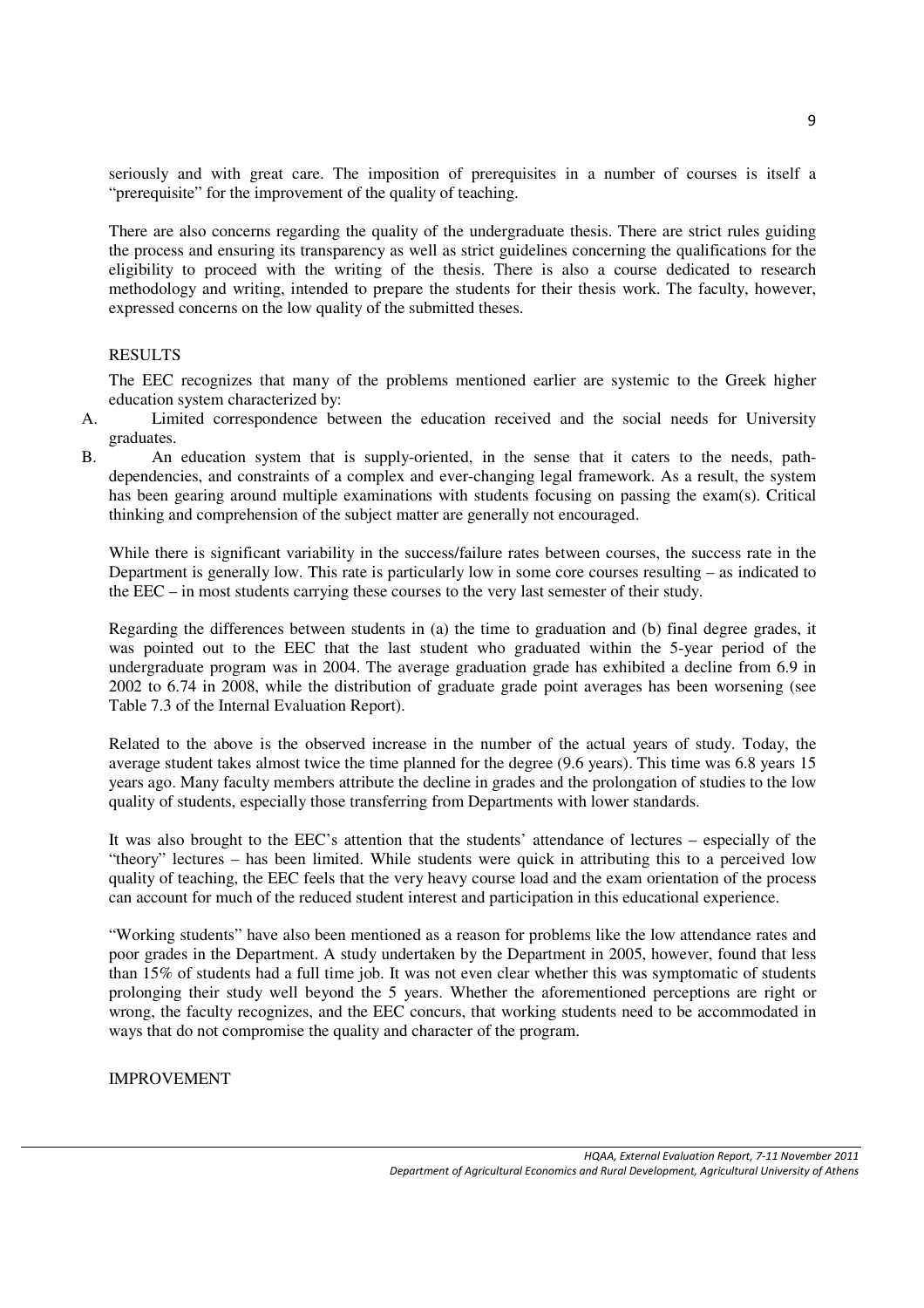The Department seems to believe that most problems associated with teaching originate from the curriculum structure, namely, the disproportionally long core and the constraints and rigidities posed by an archaic regulatory framework.

While the EEC acknowledges the problems posed by the curriculum structure and the national regulatory constraints, it feels strongly that the teaching program, as well as the other activities of the Department could also be improved through a closer connection with the "market" (i.e., the participants in the agrifood marketing system, producer and consumer organizations, local and national government, as well as relevant international organizations and regulatory bodies). In this context, the two graduate programs should be good models and guides for the improvement of teaching.

The faculty should involve the students more into the evaluation process, asking students to contribute constructively to the development of the questionnaire and the overall evaluation process. Students should also be kept abreast about the fate of their recommendations.

Lighter teaching loads could be used as a reward to increased productivity and performance. Of course, this must be practiced with caution and should not impede the quality of teaching in the Department.

The EEC believes that each academic unit should be able to determine the standards and requirements for entrance into its program(s). This would encourage a healthy competition among similar Departments and the overall improvement of education. Transfers between Departments should be limited only to those students who meet each Department's standards.

Examinations should be limited to a finite number. This would encourage both students and teaching staff to take examinations seriously. It would also affect both the teaching standards and the intensity and quality of the educational experience. In order for this to be effective and fair, however, it should be implemented in combination with midterm exams, class assignments, term papers and in-class presentations. Most importantly, a serious effort should be made so that the entire culture and orientation of the teaching program gears towards more participatory and continuous learning. Students should be encouraged to "learn how to learn" and acquire skills on how to identify and solve problems using the scientific method.

Students should also be involved in contacting elementary research and writing reports from the early stages of their studies. This is an essential skill that, normally, needs time to develop and should not be postponed to the very end of the program with the writing of the thesis. This kind of an involvement would also provide students with a better understanding of the material, would improve their writing and analytical skills as well as the quality of the thesis.

The use of material outside (and beyond) the available textbooks and "notes" is strongly encouraged. This should be implemented through class lectures as well as through the writing of term papers and other class assignments.

The repeated examinations are a huge impediment to the educational process' focus on learning. The EEC recognizes that it is very difficult to turn the student focus away from exams and towards learning. However, the process of routine and repeated examinations – almost *ad infinitum* – tends to transform the educational experience into an examination process. This needs to be addressed. As mentioned previously, the EEC believes that students should be allowed only a finite number of examinations for each course. For this to be successful, however, it must be implemented with a careful re-design of the curriculum and the use of alternative and auxiliary means of evaluations, such as midterm exams, term papers and assignments.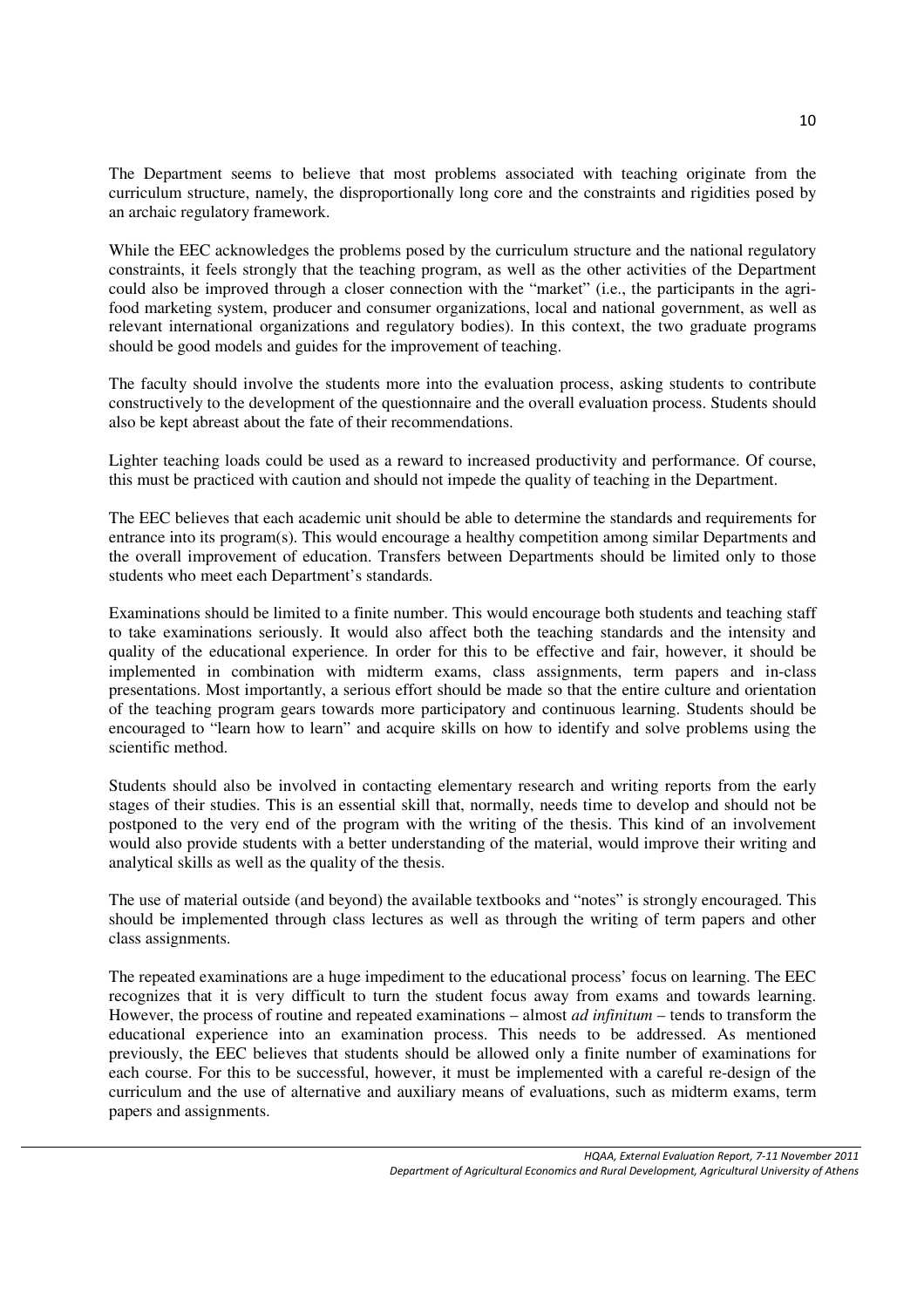For the proposed system to be effective, it is also necessary to complement the careful implementation of teachers' evaluations with a system of continuous moderation of the exams. Following international norms, moderation could be performed on a sample of examinations by other members of the Department. While this sounds like (and probably is) a time consuming proposition, it has the potential to be a significant contributor to the enhancement of the overall educational experience in the Department.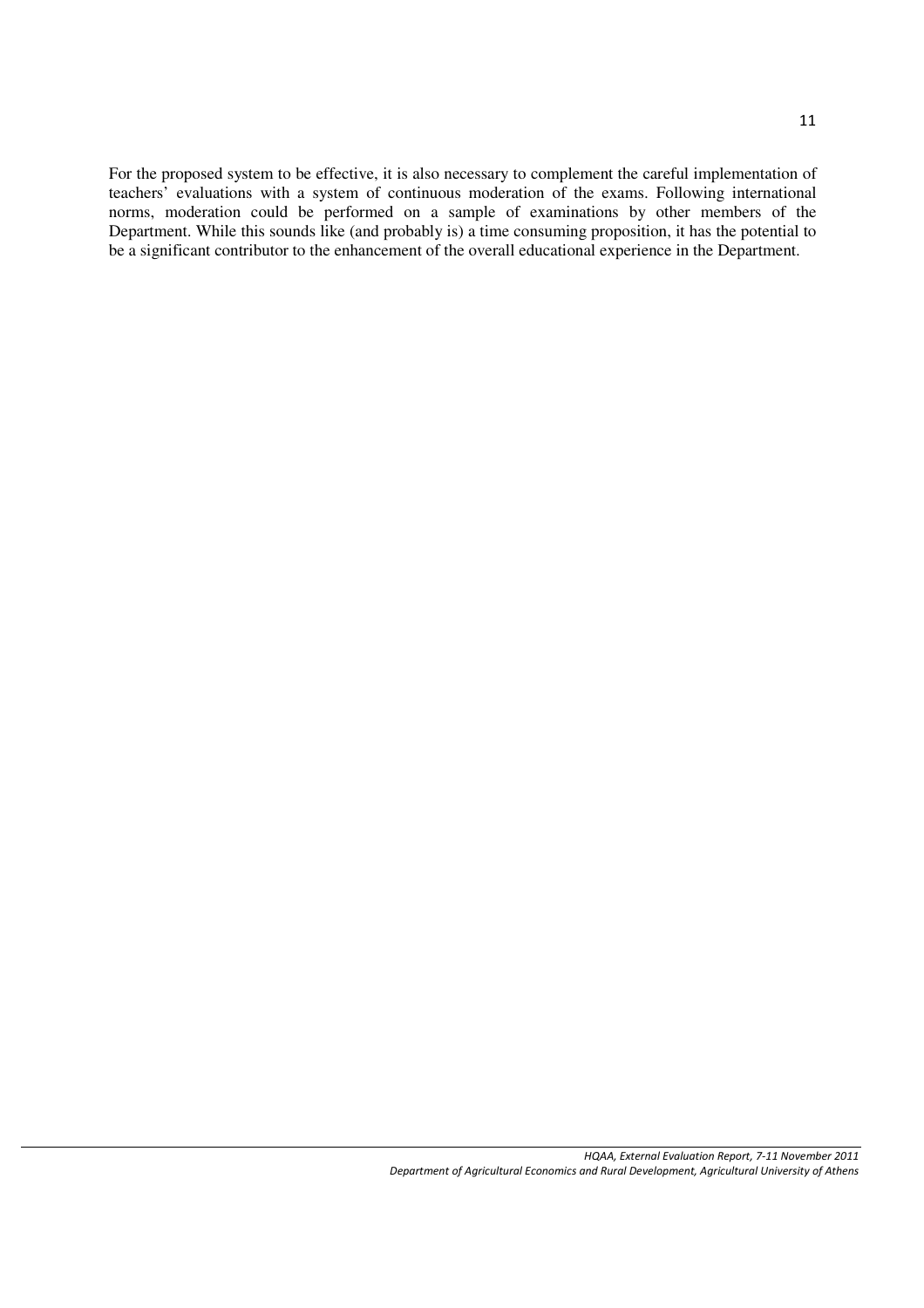#### *C. Research*

#### APPROACH

The EEC has noticed the absence of a specific research vision, policy and strategy in the Department and this is confirmed by the Internal Evaluation Report (p. 32). The EEC was unable to identify any specific standards in relation to numerous research issues and this will be further elaborated in the following sections. On a positive note, the EEC identified a good research culture with junior faculty and PhD students who are enthusiastic and motivated.

#### IMPLEMENTATION

The Department tries to promote research but it admits that it has not been successful (p.32 of the Internal Evaluation Report). For example, the EEC noticed the absence of specific procedures for supporting and promoting the attendance of conferences. Also, the EEC believes that although the facilities are satisfactory for conducting research, there are no clear mechanisms for achieving this. Research is conducted in an *ad hoc* manner where faculty members design and implement their own, independent research agenda.

The absence of these mechanisms has a negative impact on outputs especially on the number of scientific publications. The absence of these mechanisms has had no adverse impact on being successful to many research projects funded by various bodies. These projects encourage external research collaborations and are a testament to this.

The EEC believes that more internal discussion and collaboration should take place between the faculty members of the Department. The Department should engage further with undergraduate and postgraduate students, the private sector and other stakeholders within its research endeavors for issues related to research projects and dissemination of scientific results.

#### RESULTS

As mentioned earlier, the EEC noted the absence of a research policy and strategy. Subsequently, the EEC could not identify any objectives aligned to a research policy and strategy and this needs to be addressed by the planning and implementation of the above (including the formation of a research vision and standards).

In terms of scientific publications, the EEC believes that the Departmental productivity is not satisfactory (46 journal papers in the ISI list in the examined time period 2004-08, p.35 of Internal Evaluation Report) considering the number of staff members and their seniority.

The research output tends to be concentrated on few faculty members. These productive individuals could play a key role in mentoring and engaging their colleagues. This could create a more productive research culture in the Department and intensify efforts for working towards high quality publications.

The Department has been successful in securing a large number of research projects from various national and international scientific bodies. The EEC believes that these research projects could provide a solid platform for the generation of significant research output and the creation of an intellectually stimulating research culture in the Department.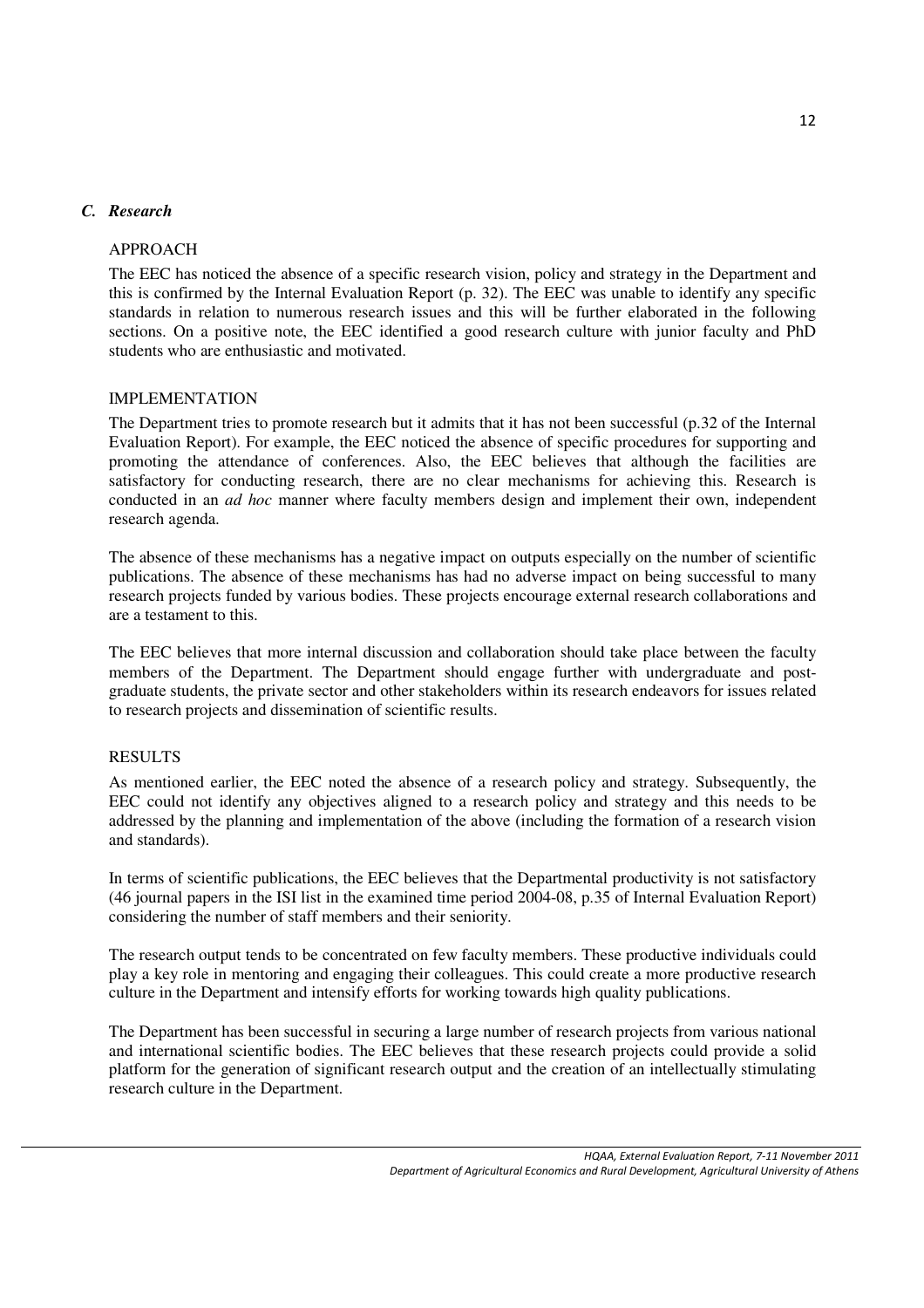A healthy research culture could also be supported through the allocation of (at least some) project overheads to research-related activities and the reward of the faculty who generated them. The rest could be used for the research support of junior faculty members.

The EEC could not identify the creation of any patents emanating from work undertaken in the Department. However, faculty members have been members of various scientific and non-scientific bodies. The research of the Department is oriented largely towards collaborating with other Departments and/or other Research Centres within the Agricultural University of Athens. Nevertheless, ample initiatives were noted where the Department collaborates with other research units at national and international levels and the EEC believes that these types of collaboration should intensify.

Finally, the Department has not been the recipient of any scientific awards and prizes.

#### IMPROVEMENT

The EEC recommends the following steps aimed at strengthening the research environment and culture within the Department:

Specific research vision, policy, strategy and standards should be formed and implemented to improve research productivity and enhance the quantity and quality of the research output. This policy and strategy should support junior faculty members and establish transparent standards for promotion and tenure.

Related to the previous matter is the element of mentoring where productive senior faculty members should support, motivate, encourage and, when possible, collaborate with their junior colleagues.

The internal academic dialogue could be further supported by the creation of fortnightly/monthly research seminars where faculty members and Ph.D. students will present their research.

Part of the research strategy should focus on the provision of incentives for the professional growth and development of faculty members. This can be accomplished through the encouragement of sabbatical leaves and the attendance of research conferences and workshops.

The EEC also suggests that some research project overheads managed by ELKE should be channelled to junior faculty members and the funding of research activities like workshop and conference participation. Of course, the majority of these funds should be directed to the faculty responsible for their generation.

A good opportunity for a further increase in output emanates from the research projects. The EEC believes that staff members working in research projects should intensify their efforts to move the research output to publication in high quality peer-reviewed outlets.

Finally, the Department should facilitate collaborations between the faculty and its (undergraduate and post-graduate) students, the private sector and other stakeholders. This can take place within, *inter alia*, research projects and the dissemination of research results.

#### *D. All other services*

#### APPROACH

The members of the Department find the quality of facilities and level of support services to be, generally, adequate. While the EEC is in agreement with that, it did observe the existence of significant constraints to handicap access to most all Departmental facilities, a significant reliance on paper communication with the upper administration and other academic units on campus as well as with outside constituents. In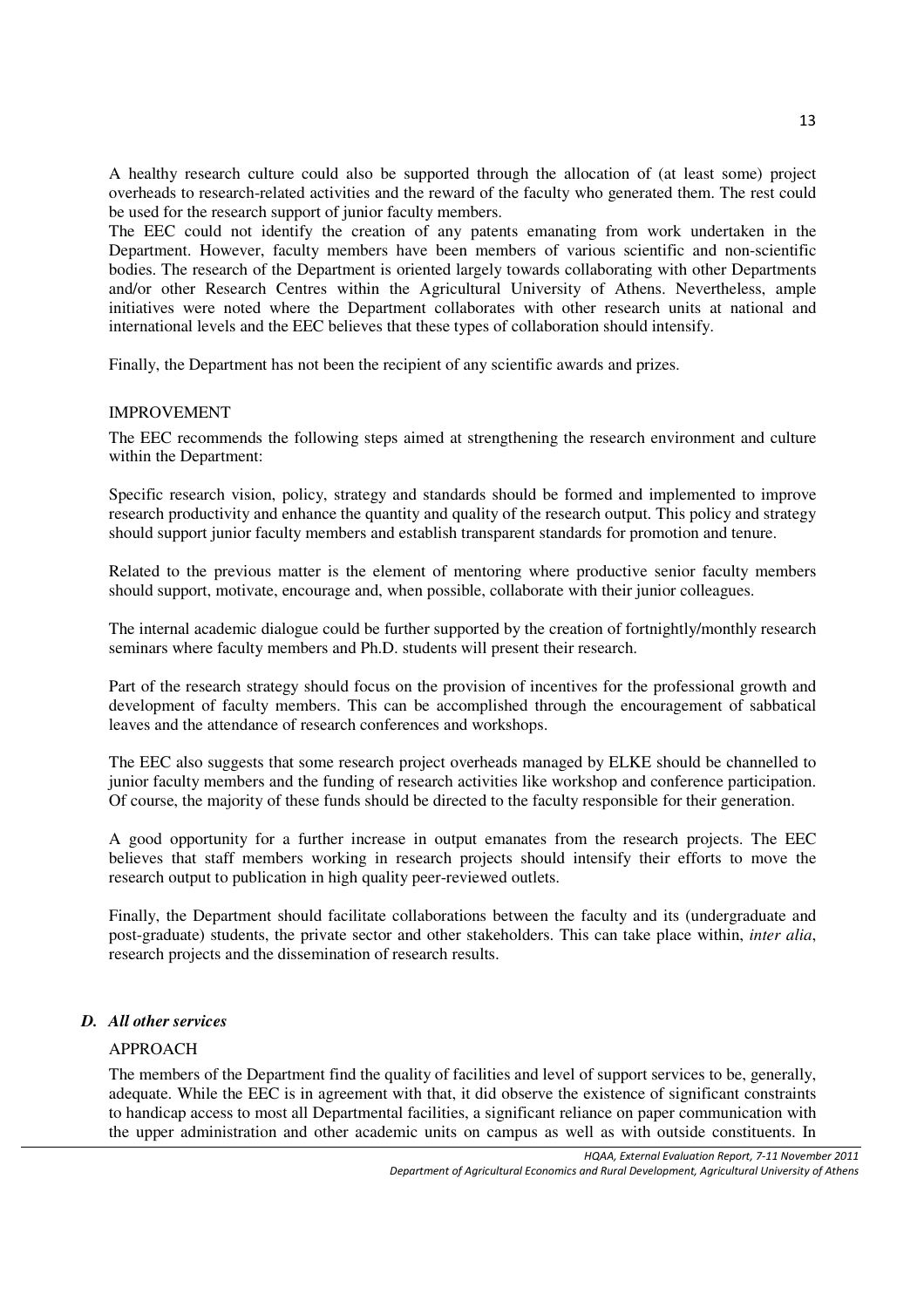addition, the EEC was informed of the library's closing during evenings and weekends as well as of the, almost complete, lack of meeting places for undergraduate student group study and socializing activities.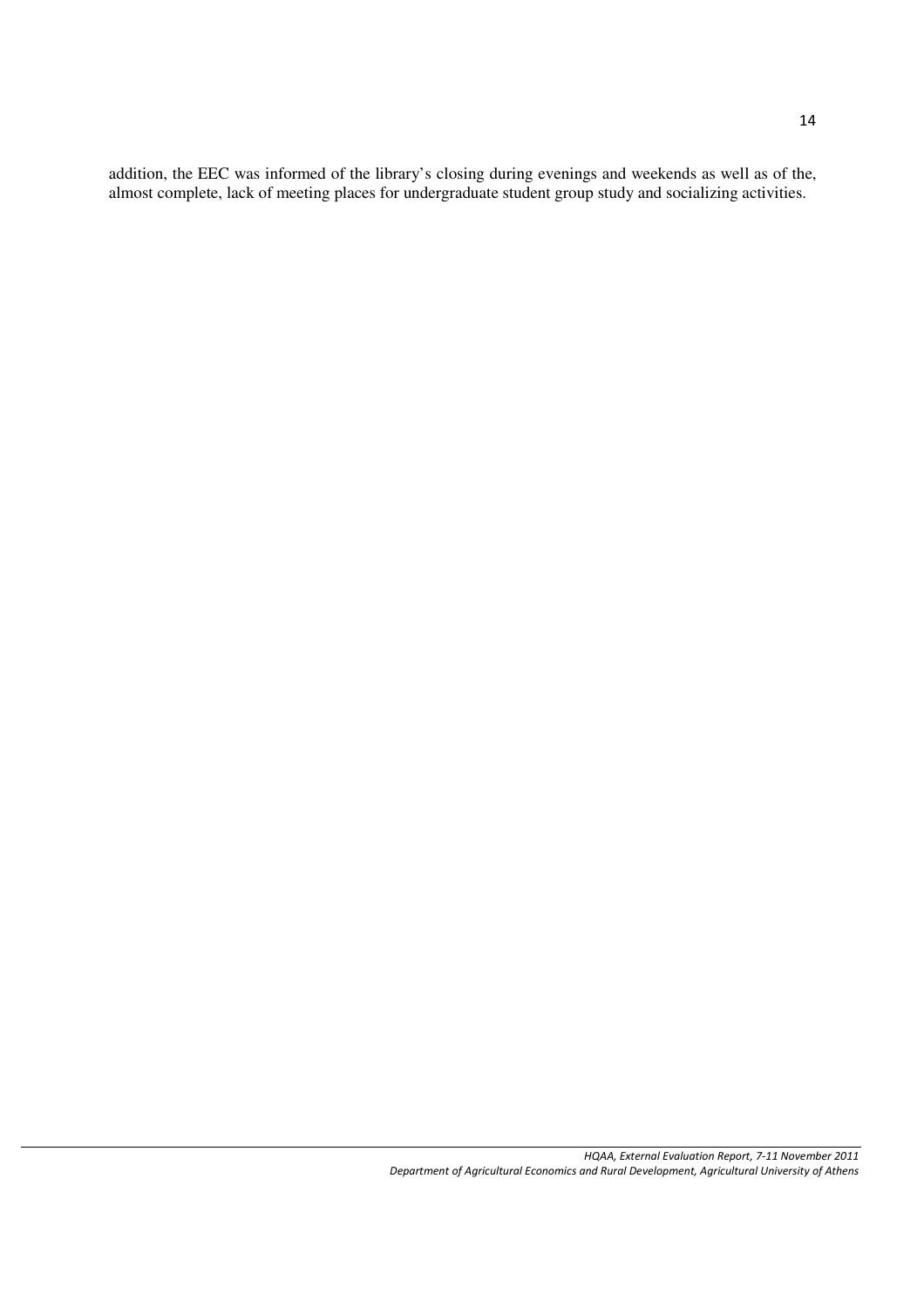#### IMPLEMENTATION

Given the size of the Department and its undergraduate and post-graduate student body, the administrative staff can only marginally cover the needs of the Department. Streamlining the communication process could free up time and resources that could be used in more productive activities.

The library is state-of-the-art, equipped with PCs, free wireless service, study space and online access for eligible users. There is a reasonably well-equipped gym and some athletic courts. There is also a counseling office for students with special needs.

#### RESULTS

The EEC was impressed by the quality of the office space and facilities available to Departmental faculty and staff. As pointed out above, however, the library is closed during evenings and weekends which is basically the time undergraduate students are freed up from course and laboratory participation.

In addition, athletic courts available to the campus community appear in dire need of some major repairs.

Finally, the EEC noted, with regret, the University's inability to enforce the law and provide a smoke-free environment inside its buildings.

#### IMPROVEMENT

The Departmental services could be further improved through an increased reliance on electronic communication both with members of the Department and outside groups (when feasible), access to the library after (the current closing time of) 4pm and during weekends, and creation of inviting meeting places to enhance the undergraduate student presence on campus.

#### Relationship with social, cultural and production organizations

According to the Internal Evaluation Report, the Department has been active at a local, regional, national and international level. More specifically, there are contributions to activities of various Ministries, city agencies, professional chambers, environmental groups, the organization of cultural activities, the management of the Agricultural Museum and the participation in the University's Music Laboratory.

Members of the Department have also participated in EU committees, program evaluations, association boards, international conference scientific committees and the editorial boards of international journals.

It is important to note, however, that, with the exception of the post-graduate programs that invite speakers from production organizations on a fairly regular basis, the Department has limited interaction with interest groups (such as private agribusiness firms, food retailers, cooperatives and consumer groups) that could benefit from, and provide a benefit to, the Departmental research and other activities. Such an interaction could also improve the Department's role in shaping policy and making meaningful social contributions.

The limited interaction with the various participants of the agri-food system has been attributed to an alleged fierce student opposition to University's relationships with "the market." While the EEC does not dispute this alleged opposition, it did note that the majority of the relatively small groups of (undergraduate and post-graduate) students that chose to meet with the EEC expressed a strong desire for opportunities for interaction with potential future employers and more organized and meaningful experience as part of their required internship.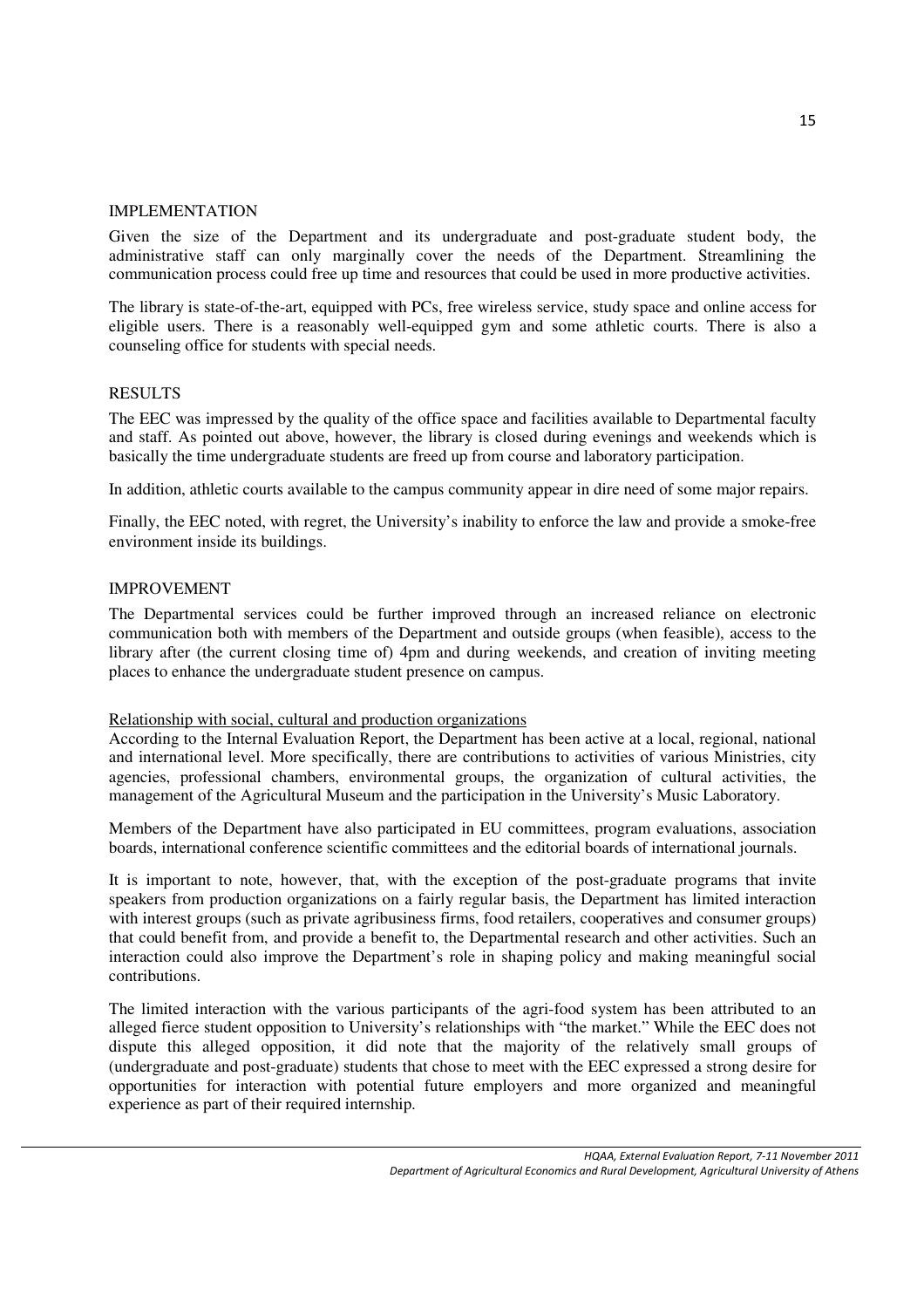The EEC strongly supports the development and cultivation of such relationships as highly beneficial to all parties involved.

# *E. Strategic planning, perspectives for improvement and potential inhibiting factors.*

The Department's Internal Evaluation Report indicates the following positive actions:

- Plans to introduce formal advising and mentoring for the Department's undergraduate students.
- Plans to review and change the program of studies to reduce the average length of studies, avoid unnecessary overlaps, enrich the curriculum with new relevant subject matters, and reduce the number of students that transfer from other programs (by reducing the similarities with these other programs).
- Desires to attract highly qualified faculty through meritocratic procedures.
- Plans to address the "identity crisis" of their graduates through the increase in field courses so that students are trained as (and feel like) Agricultural Economists with knowledge of other agricultural sciences.
- Desires to pursue its administrative and scientific independence as well as its transformation to an Applied Economics Department of the Agricultural University of Athens.

The ways the Department purports to pursue its strategic goals and objectives are outlined on pp. 51-52 of the Internal Evaluation Report and are not replicated here.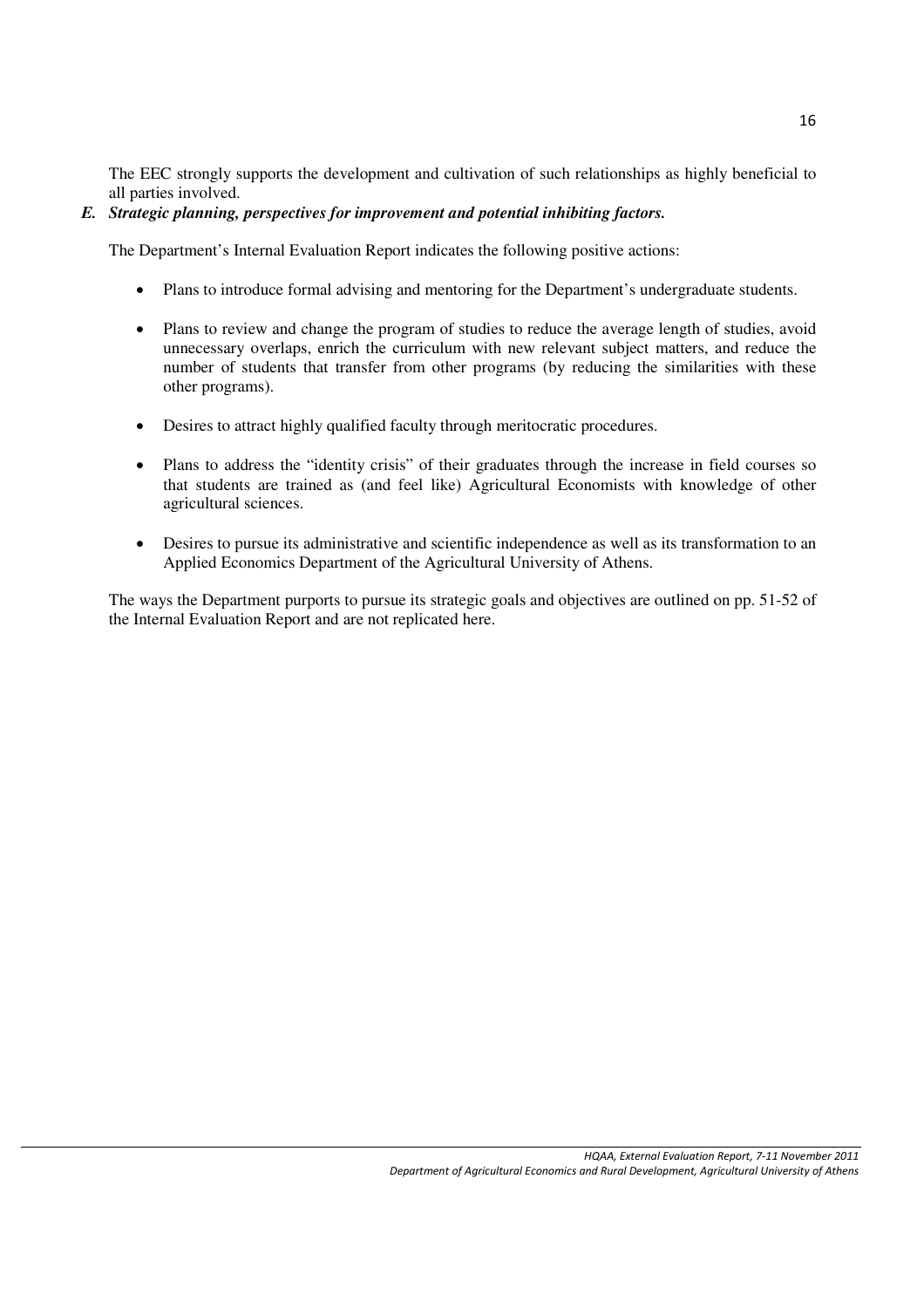# *F. Final Conclusions and Recommendations of the EEC*

# **Curriculum**

# **Undergraduate**

- The EEC feels that the required coursework in the current program of studies is overly excessive and could be a contributing factor to the
	- o the extremely long (and increasing) average length of studies of students specializing in Agricultural Economics and Rural Development
	- o extremely low success rate of students during their first and second attempts at passing a course
	- o very low grade point average of graduating students.
- The EEC also feels that the share of elective courses in the undergraduate program of studies is miniscule making the tailoring of the educational experience to the student interests and needs impossible.
- The EEC also feels that the share of agricultural economics- and rural development-related courses in the program of studies of the (Agricultural Economics and Rural Development) Department is very small and insufficient in adequately preparing students to effectively address the important agricultural economics and rural development challenges they are supposed to be able to tackle upon graduation. On the other hand, the number of courses from sister disciplines (like Plant Sciences, Food Science, Animal Science, Horticulture and Agricultural Engineering) the students are required to take is excessive making their specialization title inconsistent with their actual skills.
- Given the above, the EEC strongly recommends:
	- o The reduction in the total number of courses in the curriculum
	- $\circ$  The significant increase in the share of electives in the overall program of studies
	- o The reduction in the years of study of the undergraduate program from the current five (5) to four (4) years of study
	- o The increase in the share of the disciplinary courses required for the award of the degree by the Department
	- $\circ$  The new 4-year curriculum should consist of, at least, 5/8 of disciplinary courses with the remaining 3/8 being other agricultural and basic science courses the students could elect based on their individual academic and/or professional interests (with guidance and advise from their academic advisor).
- The EEC also suggests that the Department institutes and enforces, where appropriate, pre-requisite courses as a way of ensuring a more meaningful and fulfilling educational experience for those involved. In addition, the introduction of pre-requisite courses should go long ways in addressing both the problem of very high length of studies and the low grade point average of students. The success of such policy would necessitate the establishment of a Departmental committee responsible for its implementation and moderation of the exams.
- Finally, the EEC suggests the enrichment of the curriculum with important new courses (like Behavioral Economics, Ecological Economics, Food Economics & Policy, Industrial Organization, Institutional Economics, New International Economics, and Water Economics & Policy) that are highly relevant in the increasingly industrialized agri-food system and currently missing from the Departmental curriculum.

# **Post-Graduate**

- The EEC recommends that students are given the option to select courses across the two post-graduate programs of the Department.
- The EEC also suggests that the Department offers crash courses before the formal start of the programs for students with a weaker background in economics, mathematics and/or statistics.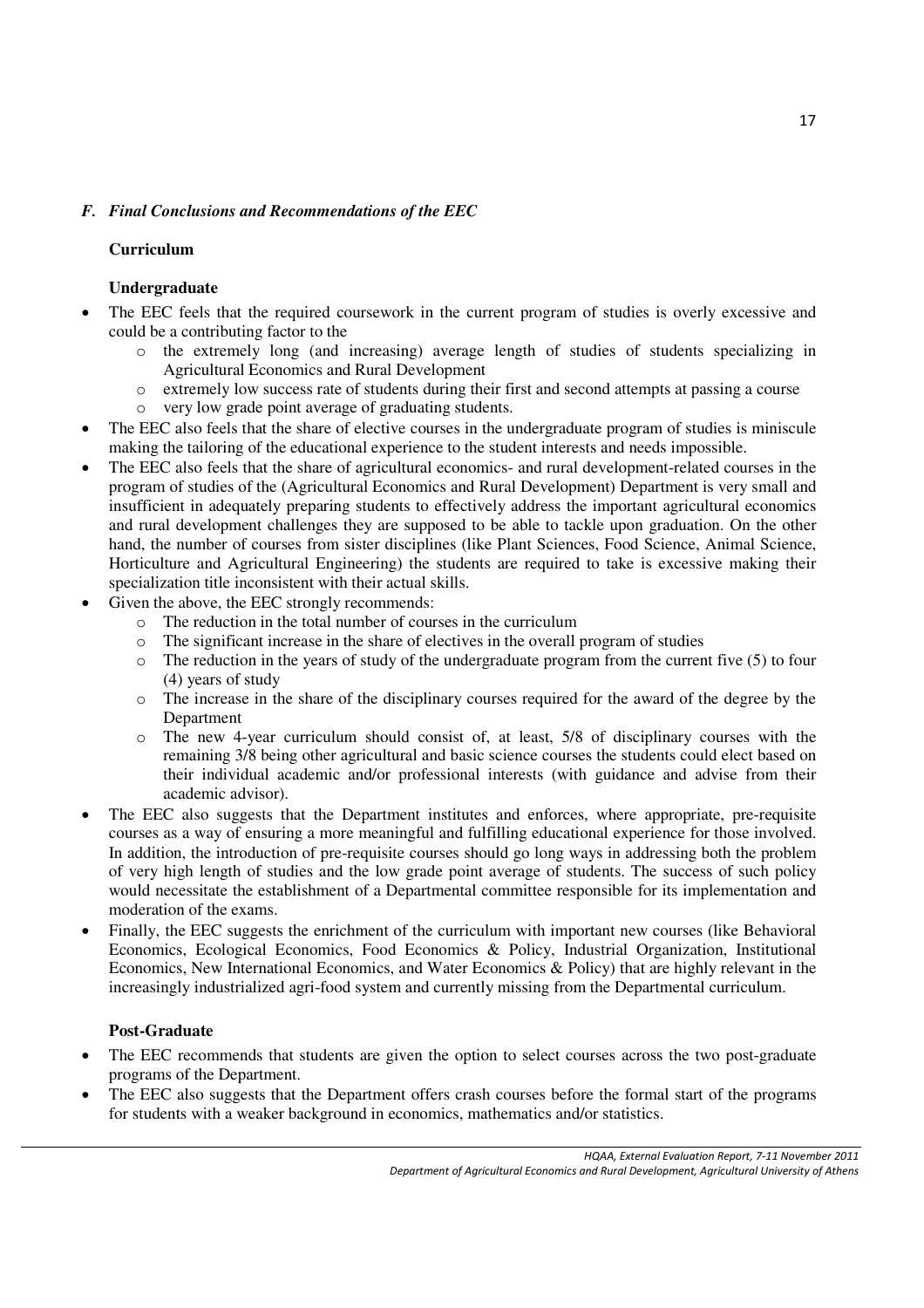# **Teaching**

- The EEC strongly recommends the implementation of teaching methods that will foster greater student participation in the process of learning and increase class attendance.
- In addition to promoting a more meaningful educational experience, increased student attendance would also facilitate the use of assignments and midterm examinations which were deemed desirable both by faculty and the majority of students the EEC interacted with during the evaluation process.
- The student educational experience could also be enhanced with an increased use of applied term papers both as means of learning and student evaluation. Writing several term papers during the course of their study is expected to also improve dramatically the quality of students' undergraduate thesis.
- Increased attendance would also go long ways towards providing more meaningful student evaluations of the courses taught by the Department. The EEC strongly supports the strengthening and improvement of the evaluation process as well as the increased student involvement in it.
- The teaching experience could also be enhanced through the wide use of up-to-date teaching material. While the EEC did not have the opportunity to examine all the books and notes made available to students, a number of students complained that a large part of the teaching material used is dated. Whether this is the case or not, the EEC recommends the development of a quality control mechanism both for the course content and the teaching material used.
- The EEC also recommends the establishment of a limit in the number of examinations the student is allowed to participate. Such a limit should be accompanied by a system of continuous moderation of the Departmental examinations.
- Finally, the EEC suggests that the Department should make an effort to recognize and reward its most effective teachers and encourage and support the student participation in the Erasmus program.

# **Research**

- The EEC notes and applauds the significant grant activity of some faculty members. The EEC also notes the weak relationship between the number of projects and the research output of the Unit and recommends that measures are taken to encourage the communication of research findings to academia and the stakeholder groups involved.
- The EEC finds the average research productivity of the Department to be very low. Perhaps more alarming is the fact that the distribution of research productivity is highly skewed with a small share of the faculty accounting for the vast majority of the Department's research output.
- Encouragement of faculty re-tooling through sabbatical leaves, participation in seminars and workshops and collaboration with more active colleagues could assist in enhancing the Departmental productivity.
- The faculty is also encouraged to make an effort to disseminate the research findings through high quality publication outlets. In addition to enhancing the impact of its research findings, publication in mainstream field journals like the American Journal of Agricultural Economics, Land Economics, Journal of Environmental Economics and Management, Journal of Agricultural Economics, Agricultural Economics, European Review of Agricultural Economics, and Food Policy will bolster the relevance and reputation of the Department.
- The EEC suggests the development of a Departmental research policy that will clearly lay out the Unit's expectations regarding the research endeavors of its members. The determination and clear communication of the Department's research policy and quality standards associated with hiring, promotion and tenure decisions are critical for the Department's relevance, development and success.
- The EEC also feels that the Department should strongly encourage and support the professional development and growth of its junior faculty members. A way to do that could be through the effective mentoring by active senior faculty members as well as through the allocation of some ELKE funds to small research grants, equipment and travel grants.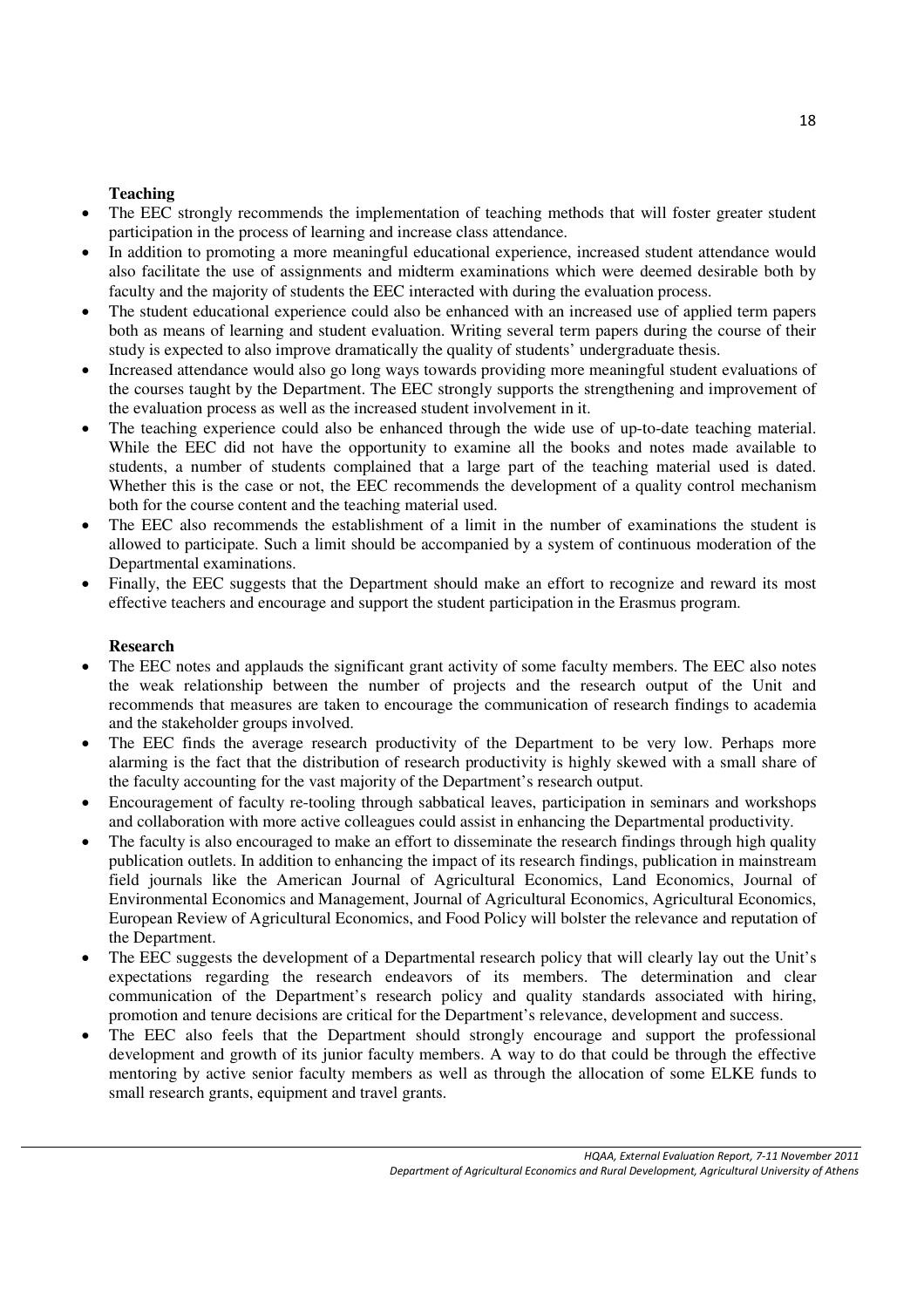- Finally, the Department should also make an effort to recognize and reward its more active faculty members, increase the student involvement in the research projects of the Department, and develop an active research seminar series.
	- **Other**
- The EEC feels that the Department needs to be more proactive in the relationship with its constituents, in general, and the private sector, in particular, extending its research findings and communicating its willingness and, where appropriate, its ability to address important current and emerging issues of relevance to the private sector, cooperative organizations, policy makers and/or different consumer groups. In addition to bolstering the impact of the Department's research, the development of meaningful relationships with its constituents could enhance the goodwill and resources available to the Department, motivate the research on emerging relevant and significant issues, and create important employment opportunities for its graduates.
- Finally, the EEC would like to commend the senior members of the Department for their efforts and success in attracting and hiring some very promising junior faculty members in recent years. A continuous focus on attracting bright young scholars and the establishment of meritocratic hiring and promotion procedures could go long ways in facilitating the growth and development the Department should aspire to.

#### **Concluding Remark**

Before concluding its evaluation report, the EEC would like to point out that it very much enjoyed its interaction with the faculty, staff and students of the Department and hopes that those involved will find its comments and suggestions useful in their quest to continuously improve this important component of the Agricultural University of Athens.

With Best Wishes,

The EEC